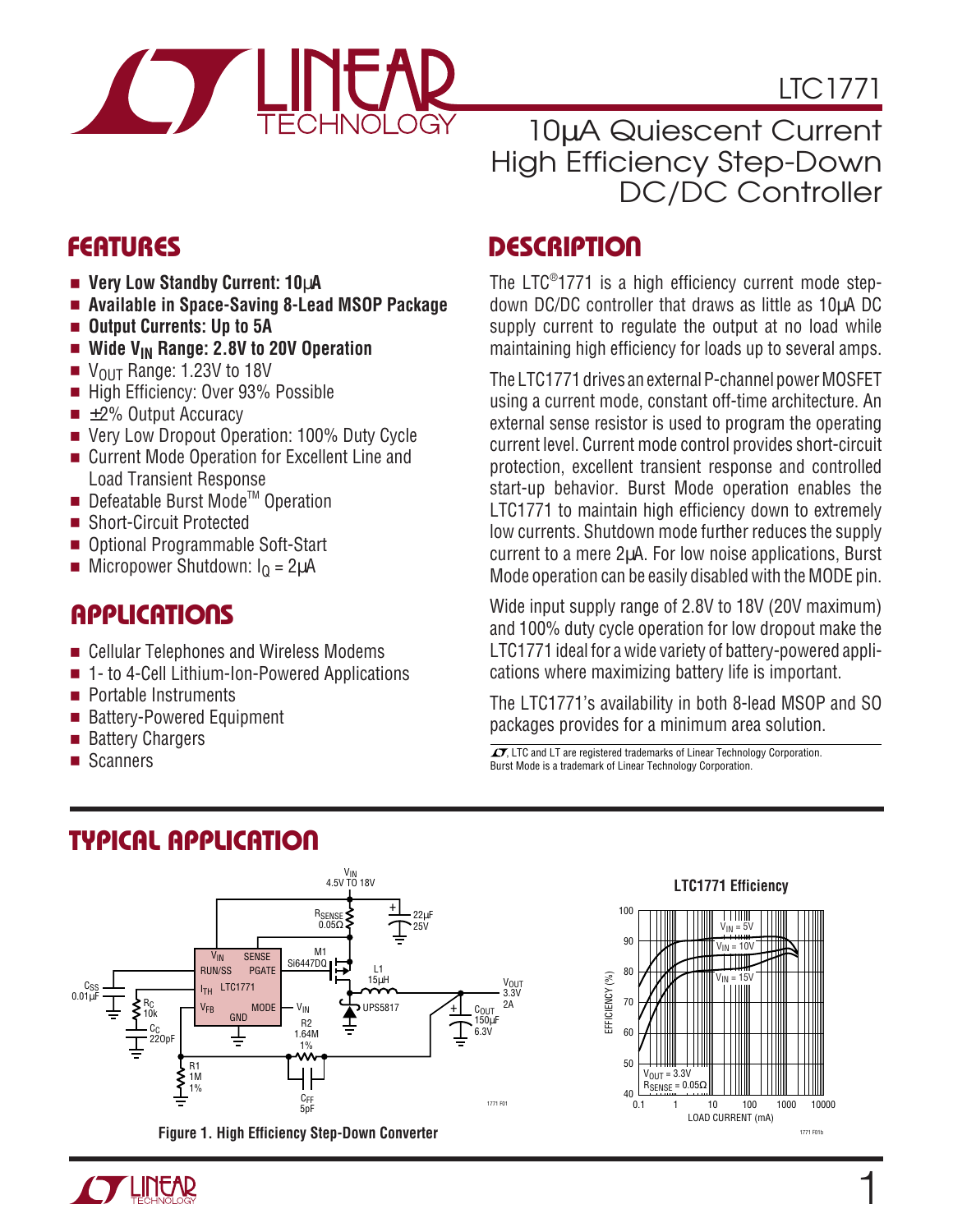# **ABSOLUTE MAXIMUM RATINGS** (Note 1)

| Peak Driver Output Current < 10us (PGATE)  1A                                                          |  |
|--------------------------------------------------------------------------------------------------------|--|
|                                                                                                        |  |
|                                                                                                        |  |
|                                                                                                        |  |
| SENSE Voltage (V <sub>IN</sub> > 12V) (V <sub>IN</sub> - 12V) to (V <sub>IN</sub> + 0.3V) <sup>*</sup> |  |
| SENSE Voltage (V <sub>IN</sub> $\leq$ 12V)  -0.3V to (V <sub>IN</sub> + 0.3V) <sup>*</sup>             |  |

| Operating Temperature Range (Note 3)       |  |
|--------------------------------------------|--|
|                                            |  |
|                                            |  |
| Storage Temperature Range  −65°C to 150°C  |  |
| Lead Temperature (Soldering, 10 sec) 300°C |  |
| $*$ DUN/CC and CENCE connot syssed 00V     |  |

\*RUN/SS and SENSE cannot exceed 20V.

# **PACKAGE/ORDER INFORMATION**



Consult factory for Military grade parts.

# **ELECTRICAL CHARACTERISTICS**

**The** ● **denotes specifications which apply over the full operating temperature range, otherwise specifications are TA = 25**°**C.**  $V_{IN}$  = 10V,  $V_{RUN}$  = open unless otherwise specified.

| <b>SYMBOL</b>                         | <b>PARAMETER</b>                                                                                                  | <b>CONDITIONS</b>                                                                                                                                                | MIN   | <b>TYP</b>      | <b>MAX</b>            | <b>UNITS</b>         |
|---------------------------------------|-------------------------------------------------------------------------------------------------------------------|------------------------------------------------------------------------------------------------------------------------------------------------------------------|-------|-----------------|-----------------------|----------------------|
| $V_{FB}$                              | Feedback Voltage                                                                                                  | (Note 5)                                                                                                                                                         | 1.205 | 1.230           | 1.255                 | V                    |
| <sub>FB</sub>                         | <b>Feedback Current</b>                                                                                           | (Note 5)                                                                                                                                                         |       |                 | 10                    | nA                   |
| <b>ISUPPLY</b>                        | No-Load Supply Current                                                                                            | $V_{IN}$ = 10V, $I_{LOAD}$ = 0 (Note 6)                                                                                                                          |       | 10              |                       | μA                   |
| $\Delta V_{LINEREG}$                  | Reference Voltage Line Regulation                                                                                 | $V_{IN}$ = 5V to 15V (Note 5)                                                                                                                                    |       | 0.003           | 0.03                  | $\%N$                |
| $\Delta V_{\text{LOADREG}}$           | Output Voltage Load Regulation                                                                                    | $I_{TH}$ = 0.5V to 2V, Burst Disabled (Note 5)                                                                                                                   |       | 0.25            |                       | $\frac{0}{0}$        |
| l <sub>0</sub>                        | Input DC Supply Current<br>Active Mode (PGATE = $0V$ )<br>Sleep Mode (Note 6)<br>Shutdown<br><b>Short Circuit</b> | (Note 4)<br>$V_{IN} = 2.8V$ to 18V<br>$V_{IN}$ = 2.8V to 18V, $V_{FB}$ = 1.5V<br>$V_{IN}$ = 2.8V to 18V, $V_{RUN}$ = 0V<br>$V_{IN}$ = 2.8V to 18V, $V_{FB}$ = 0V |       | 150<br>2<br>175 | 235<br>15<br>6<br>275 | μA<br>μA<br>μA<br>μA |
| $\Delta V_{\text{SENSE}(\text{MAX})}$ | Maximum Current Sense Threshold                                                                                   | $V_{FR} = V_{RFF} - 20$ mV                                                                                                                                       | 110   | 140             | 180                   | mV                   |
| $\Delta V_{\text{SENSE}(\text{MIN})}$ | Minimum Current Sense Threshold                                                                                   | $V_{FB} = V_{REF} + 20mV$ , Burst Disabled                                                                                                                       |       | $-25$           |                       | mV                   |
| $\Delta V$ SENSE(SLEEP)               | Sleep Current Sense Threshold                                                                                     | $ITH = 1V$                                                                                                                                                       |       | 50              |                       | mV                   |
| $t_{OFF}$                             | Switch Off Time                                                                                                   | V <sub>FB</sub> at Regulated Value<br>$V_{FR} = 0V$                                                                                                              | 3     | 3.5<br>70       | 4                     | μS<br>μs             |
| V <sub>MODE</sub>                     | Mode Pin Threshold                                                                                                | V <sub>MODE</sub> Rising                                                                                                                                         | 0.5   | 1.3             | 2                     | V                    |

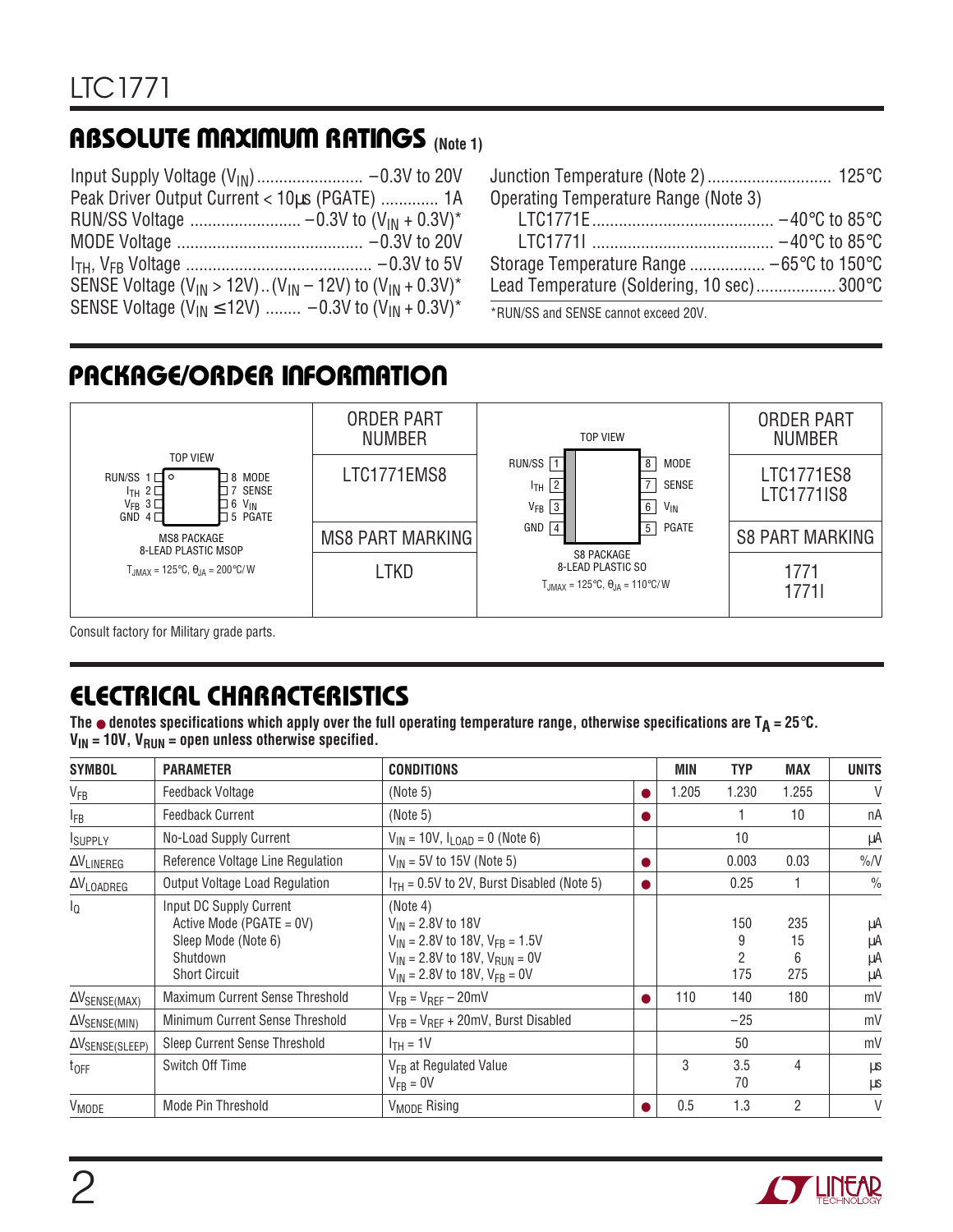### **ELECTRICAL CHARACTERISTICS**

The  $\bullet$  denotes specifications which apply over the full operating temperature range, otherwise specifications are  $T_A = 25^\circ \text{C}$ .  $V_{IN}$  = 10V,  $V_{RUN}$  = open unless otherwise specified.

| <b>SYMBOL</b>       | <b>PARAMETER</b>                                                | <b>CONDITIONS</b>                                        | MIN | <b>TYP</b> | <b>MAX</b> | <b>UNITS</b>  |
|---------------------|-----------------------------------------------------------------|----------------------------------------------------------|-----|------------|------------|---------------|
| V <sub>RUN/SS</sub> | <b>RUN/SS Pin Threshold</b>                                     | 'V <sub>RUN/SS</sub> Rising                              | 0.5 | 1.0        |            | $\mathcal{U}$ |
| <b>RUN</b>          | Source Current                                                  | $V_{\text{RUN}} = 0V$ , $V_{\text{IN}} = 2.8V$ to 18V    | 0.3 |            |            | μA            |
| PGATE $t_r$ , $t_f$ | PGATE Transition Time (Note 7)<br>Rise Time<br><b>Fall Time</b> | $C_{\text{LOAD}} = 2000pF$<br>$C_{\text{LOAD}} = 2000pF$ |     | 70<br>70   | 140<br>140 | ns<br>ns      |

**Note 1:** Absolute Maximum Ratings are those values beyond which the life of a device may be impaired.

**Note 2:**  $T_J$  is calculated from the ambient temperature  $T_A$  and power dissipation  $P_D$  according to the following formulas:

LTC1771S8:  $T_{\rm J} = T_{\rm A} + (P_{\rm D})$ (110°C/W)

LTC1771MS8:  $T_J = T_A + (P_D)(150^{\circ}C/W)$ 

**Note 3:** The LTC1771E is guaranteed to meet performance specifications from 0°C to 70°C. Specifications over the –40°C to 85°C operating temperature range are assured by design, characterization and correlation with statistical process controls. The LTC1771I is guaranteed and tested over the  $-40^{\circ}$ C to 85 $^{\circ}$ C operating temperature range.

**Note 4:** Dynamic supply current is higher due to the gate charge being delivered at the switching frequency. See Applications Information. **Note 5:** The LTC1771 is tested in a feedback loop that servos  $V_{FB}$  to the

balance point for the error amplifier ( $V_{\text{ITH}}$  = 1.23V).

**Note 6:** No-load supply current consists of sleep mode current (9µA typical) plus a small switching component necessary to overcome Schottky diode leakage and feedback resistor current.

**Note 7:** t<sub>r</sub> and t<sub>f</sub> are measured at 10% to 90% levels.

### **TYPICAL PERFORMANCE CHARACTERISTICS**



100 Burst Mode OPERATION 90 ENABLED 80 70 EFFICIENCY (%) EFFICIENCY (%) 60 Burst Mode O 50 DISABLED 40 30 20 10 V<sub>IN</sub> = 10V<br>FIGURE 1 CIRCUIT  $\Omega$ 

LOAD CURRENT (mA)

1 10 100 1000

1771 G02

0.1

#### **Efficiency vs Load Current Line Regulation**



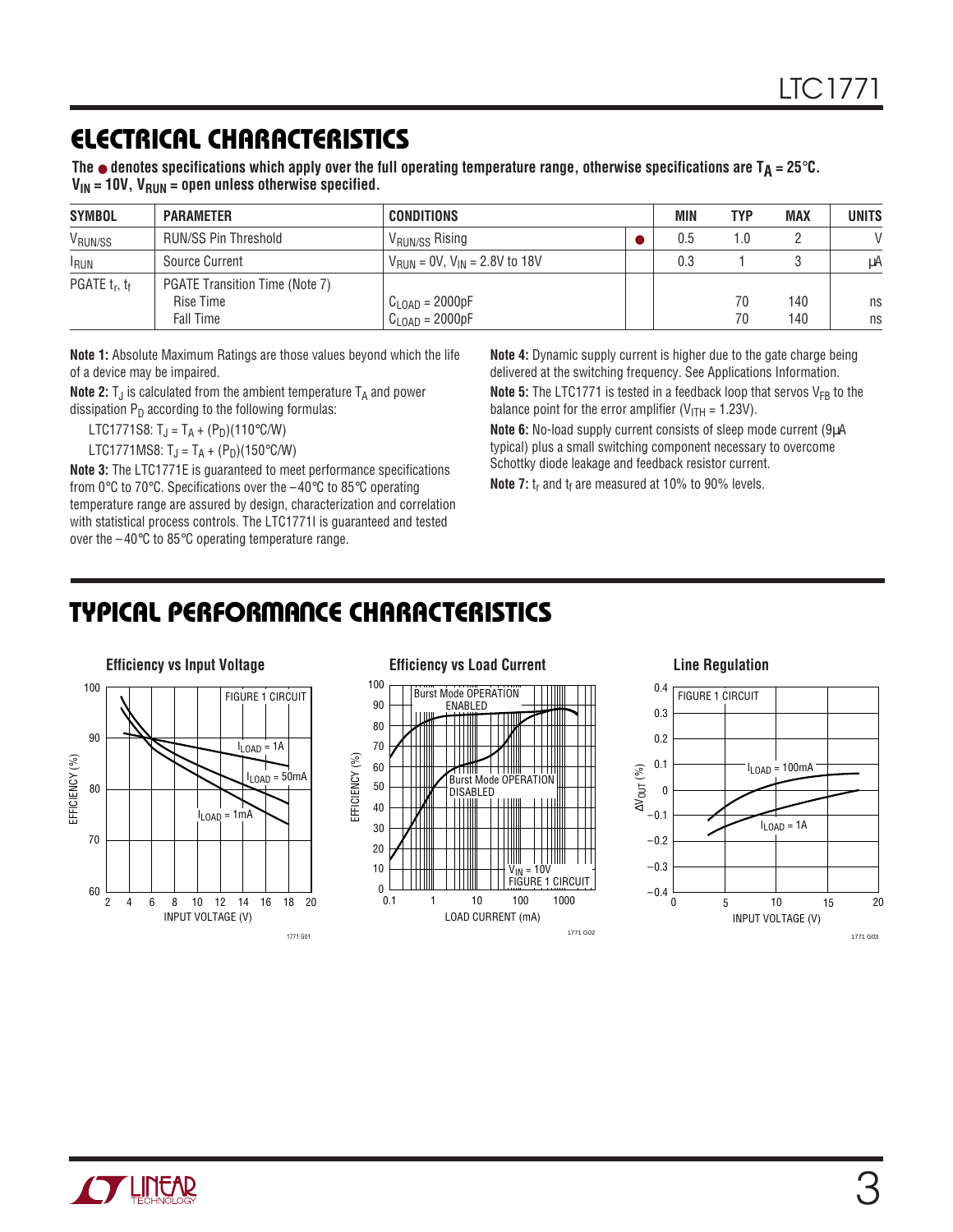# **TYPICAL PERFORMANCE CHARACTERISTICS**



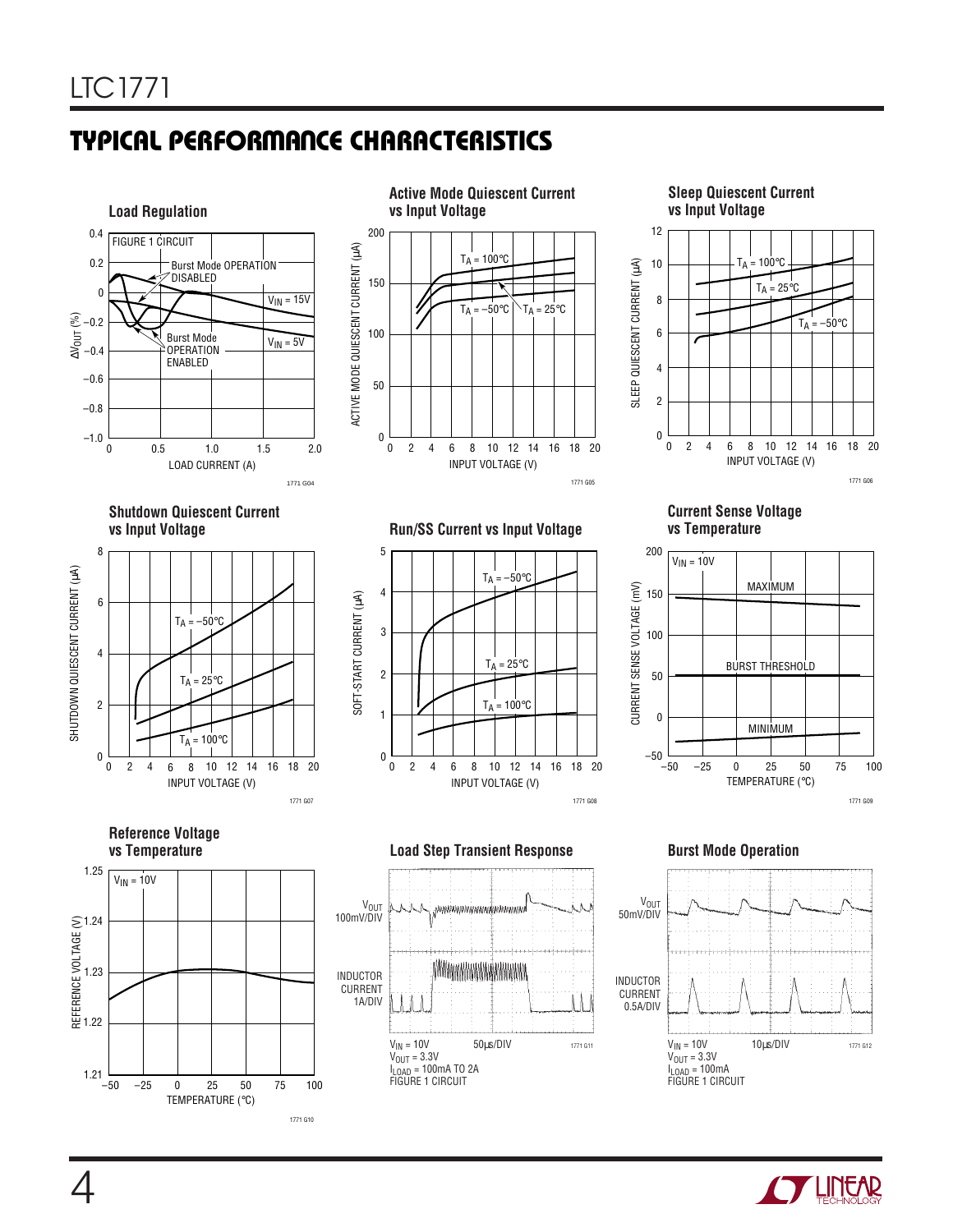### **PIN FUNCTIONS**

**RUN/SS (Pin 1):** The voltage level on this pin controls shutdown/run mode (ground = shutdown, open/high = run). Connecting an external capacitor to this pin provides soft-start.

**I<sub>TH</sub>** (Pin 2): Error Amplifier Compensation Point. The current comparator threshold increases with this control voltage. Nominal voltage range for this pin is 0V to 3V.

**V<sub>FB</sub>** (Pin 3): Feedback of Output Voltage for Comparison to Internal 1.23V Reference. An external resistive divider across the output is returned to this pin.

**GND (Pin 4):** Ground Pin.

**TENEAR** 

**PGATE (Pin 5):** High Current Gate Driver for External P-Channel MOSFET Switch. Voltage swing is from ground to VIN.

**VIN (Pin 6):** Main Input Voltage Supply Pin.

**SENSE (Pin 7):** Current Sense Input for Monitoring Switch Current. Maximum switch current and Burst Mode threshold is programmed with an external resistor between SENSE and V<sub>IN</sub>.

**MODE (Pin 8):** Burst Mode Enable/Disable Pin. Connecting this pin to  $V_{IN}$  (or above 2V) enables Burst Mode operation, while connecting this pin to ground disables Burst Mode operation. Do not leave floating.



# **FUNCTIONAL BLOCK DIAGRAM**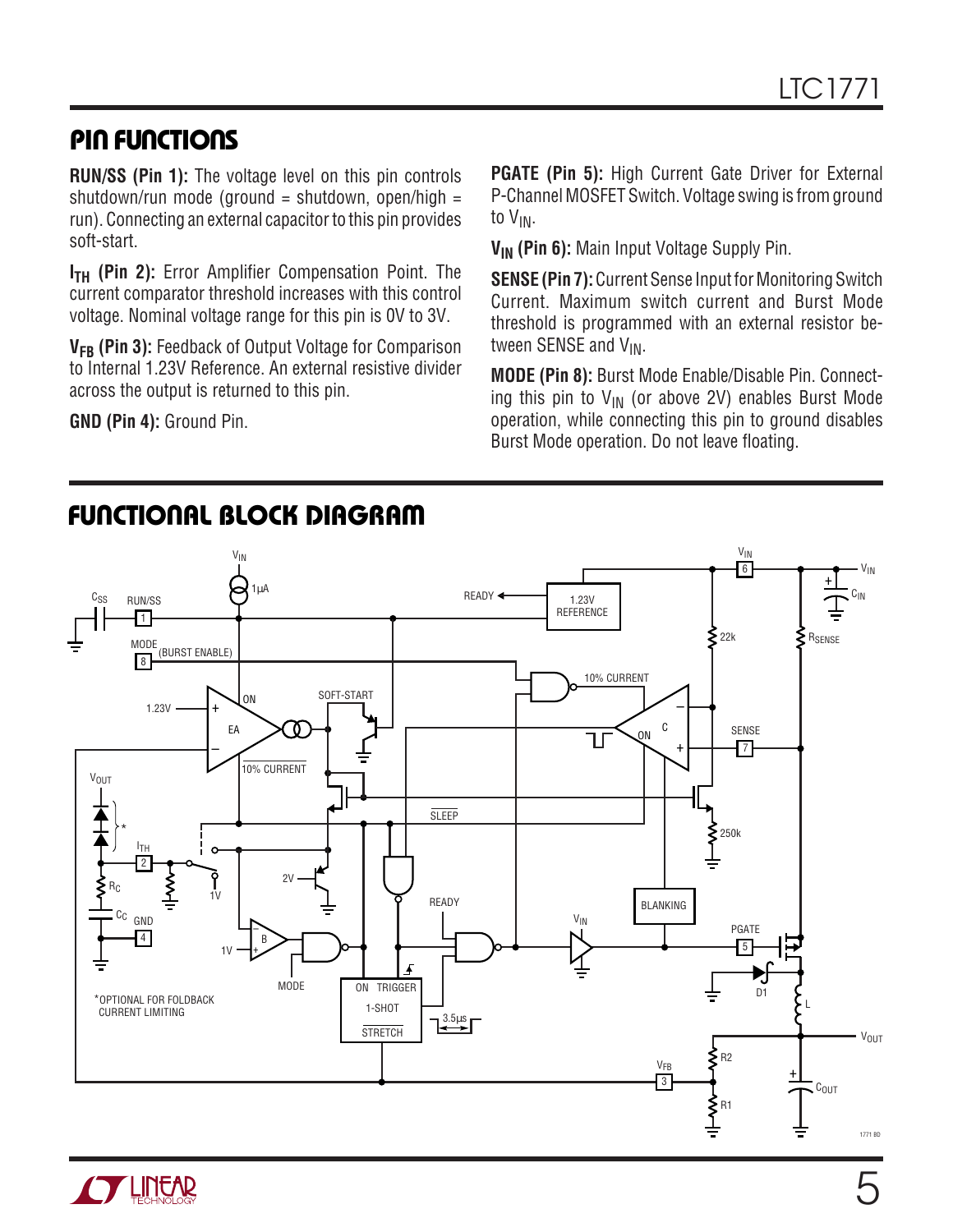# **OPERATION** (Refer to Functional Block Diagram)

### **Main Control Loop**

The LTC1771 uses a constant off-time, current mode step-down architecture. During normal operation, the P-channel MOSFET is turned on at the beginning of each cycle and turned off when the current comparator C triggers the 1-shot timer. The external MOSFET switch stays off for the 3.5µs 1-shot duration and then turns back on again to begin a new cycle. The peak inductor current at which C triggers the 1-shot is controlled by the voltage on Pin 3 ( $I<sub>TH</sub>$ ), the output of the error amplifier EA. An external resistive divider connected between  $V_{\text{OUT}}$  and ground allows EA to receive an output feedback voltage  $V_{FB}$ . When the load current increases, it causes a slight decrease in  $V_{FB}$  relative to the 1.23V reference, which in turn causes the  $I<sub>TH</sub>$  voltage to increase until the average inductor current matches the new load current.

The main control loop is shut down by pulling Pin 1 (RUN/SS) low. Releasing RUN/SS allows an internal 1µA current source to charge soft-start capacitor  $C_{SS}$ . When  $C_{SS}$  reaches 1V, the main control loop is enabled with the  $I<sub>TH</sub>$  voltage clamped at approximately 40% of its maximum value. As  $C_{SS}$  continues to charge,  $I_{TH}$  is gradually released allowing normal operation to resume.

### **Burst Mode Operation**

The LTC1771 provides outstanding low current efficiency and ultralow no-load supply current by using Burst Mode operation when the MODE pin is pulled above 2V. During Burst Mode operation, short burst cycles of normal switching are followed by a longer idle period with the switch off and the load current is supplied by the output capacitor. During this idle period, only the minimum required circuitry—1.23V reference and error amp—are left on, and the supply current is reduced to 9µA. At no load, the output capacitor is still discharged very slowly by leakage current in the Schottky diode and feedback resistor current resulting in very low frequency burst cycles that add a few more microamps to the supply current.

Burst Mode operation is provided by clamping the minimum  $I<sub>TH</sub>$  voltage at 1V which represents about 25% of maximum load current. If the load falls below this level, i.e. the  $I<sub>TH</sub>$  voltage tries to fall below 1V, the burst comparator B switches state signaling the LTC1771 to enter sleep mode. During this time, EA is reduced to 10% of its normal operating current and the external compensation capacitor is disconnected and clamped to 1V so that the EA can drive its output with the lower available current. As the load discharges the output capacitor, the internal  $I<sub>TH</sub>$  voltage increases. When it exceeds 1V the burst comparator exits sleep mode, reconnects the external compensation components to the error amplifier output, and returns EA to full power along with the other necessary circuitry. This scheme (patent pending) allows the EA to be reduced to such a low operating current during sleep mode without adding unacceptable delay to wake up the LTC1771 due to the compensation capacitor on  $I<sub>TH</sub>$  required for stability in normal operation.

Burst Mode operation can be disabled by pulling the MODE pin to ground. In this mode of operation, the burst comparator B is disabled and the  $I<sub>TH</sub>$  voltage allowed to go all the way to 0V. The load can now be reduced to about 1% of maximum load before the loop skips cycles to maintain regulation. This mode provides a low noise output spectrum, useful for reducing both audio and RF interference, at the expense of reduced efficiency at light loads.

### **Off-Time**

The off-time duration is 3.5µs when the feedback voltage is close to the reference voltage; however, as the feedback voltage drops, the off-time lengthens and reaches a maximum value of about 70 $\mu$ s when V<sub>FB</sub> is zero. This ensures that the inductor current has enough time to decay when the reverse voltage across the inductor is low such as during short circuit, thus protecting the MOSFET and inductor.

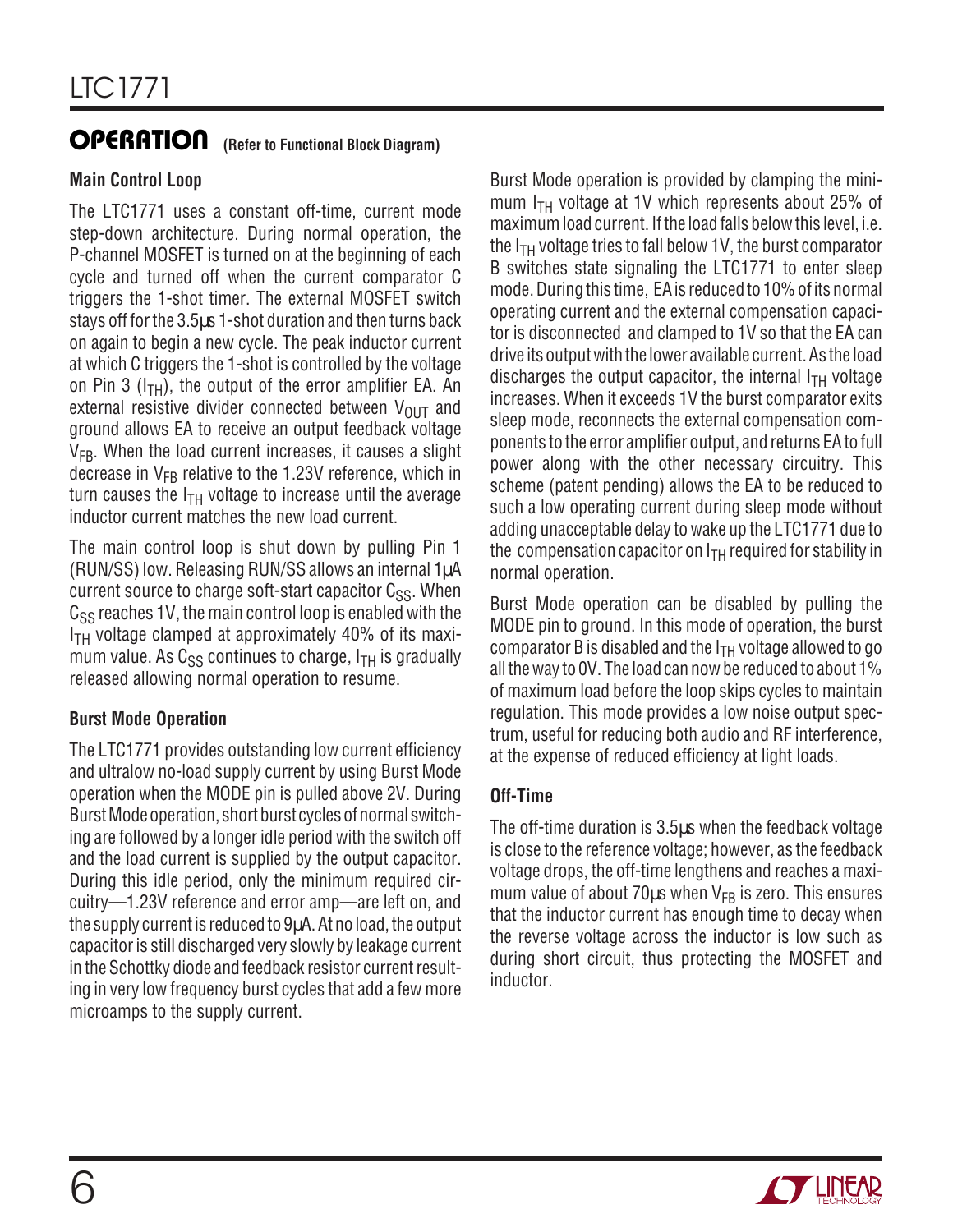The basic LTC1771 application circuit is shown in Figure 1 on the first page. External component selection is driven by the load requirement and begins with the selection of RSENSE. Once RSENSE is known, L can be chosen. Next, the MOSFET and D1 are selected. The inductor is chosen based largely on the desired amount of ripple current and for Burst Mode operation. Finally  $C_{IN}$  is selected for its ability to handle the required RMS input current and  $C<sub>OUT</sub>$ is chosen with low enough ESR to meet the output voltage ripple and transient specifications.

#### **RSENSE Selection**

R<sub>SFNSF</sub> is chosen based on the required output current. The LTC1771 current comparator has a maximum threshold of 140mV/R<sub>SENSE</sub>. The current comparator threshold sets the peak inductor current, yielding a maximum average output current  $I_{MAX}$  equal to the peak less half the peak-to-peak ripple current  $\Delta I_L$ . For best performance when Burst Mode operation is enabled, choose ∆I<sub>L</sub> equal to 35% of peak current. Allowing a margin for variations in the LTC1771 and external components gives the following equation for choosing  $R_{\text{SFNSF}}$ :

 $R_{\text{SENSE}} = 100 \text{mV/l}_{\text{MAX}}$ 

At higher supply voltages, the peak currents may be slightly higher due to overshoot from current comparator delay and can be predicted from the second term in the following equation:

$$
I_{PEAK} \cong \frac{0.14}{R_{SENSE}} + 0.5 \left(\frac{V_{IN} - V_{OUT}}{L(\mu H)}\right)^{1/2}
$$

#### **Inductor Value Selection**

Once  $R_{\text{SENSE}}$  is known, the inductor value can be determined. The inductance value has a direct effect on ripple current. The ripple current decreases with higher inductance and increases with higher  $V_{\text{OUT}}$ . The ripple current during continuous mode operation is set by the off-time and inductance to be:

$$
\Delta I_{L(CONT)} = t_{OFF} \left( \frac{V_{OUT} + V_D}{L} \right)
$$



where  $t_{OFF} = 3.5\mu s$ . However, the ripple current at low loads during Burst Mode operation is:

 $\Delta I_{\text{L(BURST)}} \approx 35\%$  of I<sub>PEAK</sub>  $\approx 0.05/R_{\text{SENSE}}$ 

For best efficiency when Burst Mode operation is enabled, choose:

 $\Delta I_{L(CONT)} \leq \Delta I_{L(BURST)}$ 

so that the inductor current is continuous during the burst periods. This sets a minimum inductor value of:

$$
L_{MIN} = (75 \mu H)(V_{OUT} + V_D)(R_{SENSE})
$$

When burst is disabled, ripple currents less than ∆I<sub>L(BURST)</sub> can be achieved by choosing  $L > L_{MIN}$ . Lower ripple current reduces output voltage ripple and core losses, but too low of ripple current will adversely effect efficiency.

#### **Inductor Core Selection**

Once the value of L is known, the type of inductor must be selected. High efficiency converters generally cannot afford the core loss found in low cost powdered iron cores, forcing the use of more expensive ferrite, molypermalloy or Kool Mµ® cores. Actual core loss is independent of core size for a fixed inductor value, but is very dependent on inductance selected. As inductance increases, core losses go down. Unfortunately, increased inductance requires more turns of wire and therefore copper losses will increase.

Ferrite designs have very low core loss and are preferred at high switching frequencies, so design goals can concentrate on copper loss and preventing saturation. Ferrite core material saturates "hard," which means that inductance collapses abruptly when the peak design current is exceeded. This results in an abrupt increase in inductor ripple current and consequent increase in voltage ripple. Do not allow the core to saturate!

Molypermalloy (from Magnetics, Inc.) is a very good, low loss core material for toroids, but it is more expensive than ferrite. A reasonable compromise from the same manufacturer is Kool Mu. Toroids are space efficient, especially when you can use several layers of wire. Because they generally lack a bobbin, mounting is more difficult. However, designs for surface mount are available that do not **The magnificant of Magnetics, Inc.** The magnetics, Inc. The increase the height significantly.

7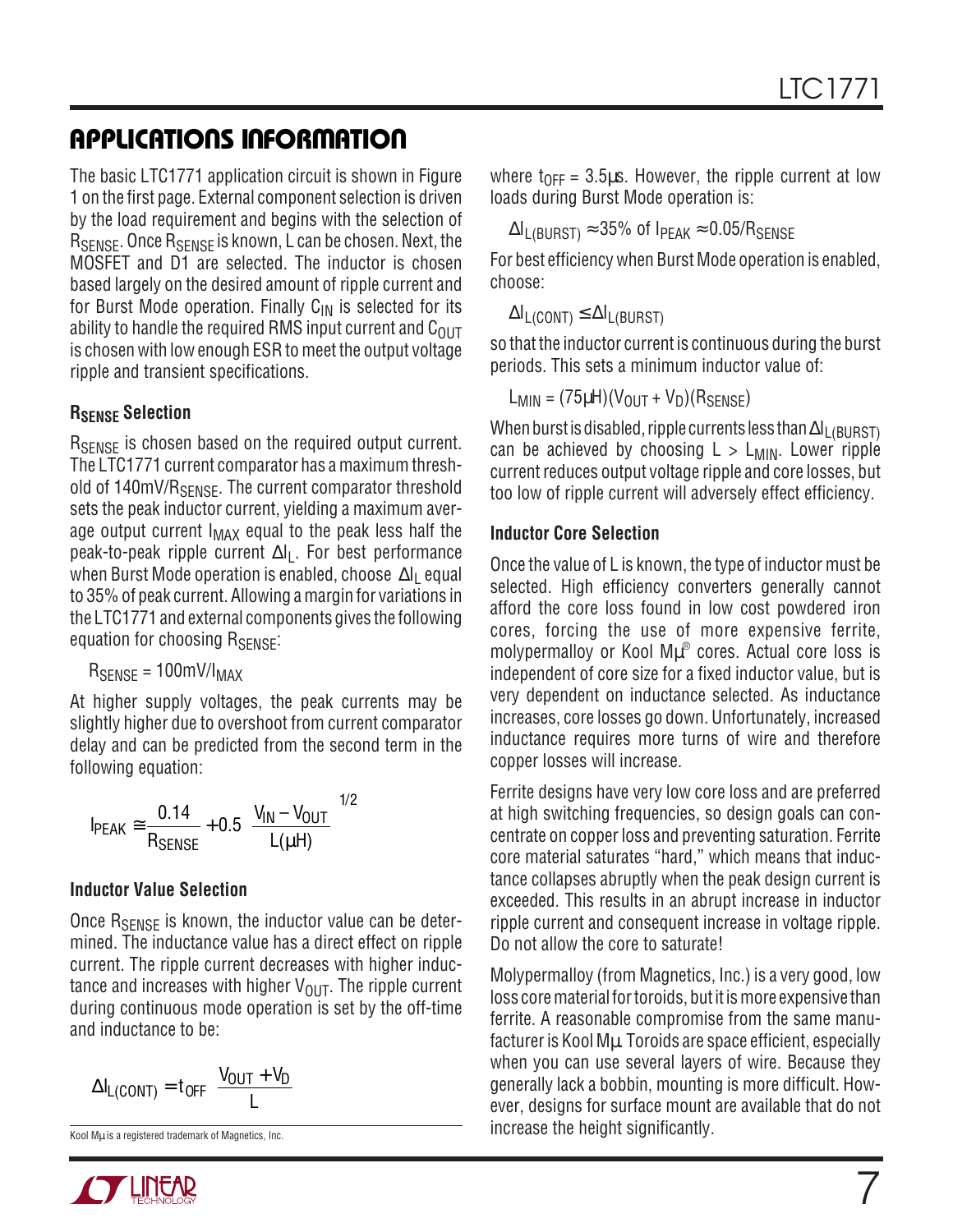### **Power MOSFET Selection**

An external P-channel power MOSFET must be selected for use with the LTC1771. The main selection criteria for the power MOSFET are the threshold voltage  $V_{GS(TH)}$  and the "on" resistance  $R_{DS(ON)}$ , reverse transfer capacitance and total gate charge.

Since the LTC1771 can operate down to input voltages as low as 2.8V, a sublogic level threshold MOSFET  $(R_{DS(ON)}$ guaranteed at  $V_{GS}$  = 2.5V) is required for applications that work close to this voltage. When these MOSFETs are used, make sure that the input supply to the LTC1771 is less than the absolute maximum  $V_{GS}$  rating (typically 12V), as the MOSFET gate will see the full supply voltage.

The required  $R_{DS(ON)}$  of the MOSFET is governed by its allowable power dissipation. For applications that may operate the LTC1771 in dropout, i.e. 100% duty cycle, at its worst case the required  $R_{DS(ON)}$  is given by:

$$
R_{DS(ON)} = \frac{P_P}{\left(I_{OUT(MAX)}\right)^2 (1 + \delta_P)}
$$

where  $P_P$  is the allowable power dissipation and  $\delta_P$  is the temperature dependency of  $R_{DS(ON)}$ . (1 +  $\delta$ <sub>P</sub>) is generally given for a MOSFET in the form of a normalized  $R_{DS(ON)}$  vs temperature curve, but =  $0.005$ / $\degree$ C can be used as an approximation for low voltage MOSFETs.

In applications where the maximum duty cycle is less than 100% and the LTC1771 is in continuous mode, the  $R_{DS(ON)}$ is governed by:

$$
R_{DS(ON)} = \frac{P_P}{(DC)I_{OUT}^2(1+\delta_P)}
$$

$$
DC = \frac{V_{OUT} + V_D}{V_{IN} + V_D}
$$

where DC is the maximum operating duty cycle of the LTC1771.

### **Catch Diode Selection**

The catch diode carries load current during the off-time. The average diode current is therefore dependent on the P-channel switch duty cycle. At high input voltages the diode conducts most of the time. As  $V_{IN}$  approaches  $V_{OUT}$ the diode conducts only a small fraction of the time. The most stressful condition for the diode is when the output is short-circuited. Under this condition, the diode must safely handle  $I_{\text{PFAK}}$  at close to 100% duty cycle.

To maximize both low and high current efficiencies, a fast switching diode with low forward drop and low reverse leakage should be used. Low reverse leakage current is critical to maximize low current efficiency since the leakage can potentially exceed the magnitude of the LTC1771 supply current. Low forward drop is critical for high current efficiency since loss is proportional to forward drop. The effect of reverse leakage and forward drop on no- load supply current and efficiency for various Schottky diodes is shown in Table 1. As can be seen, these are conflicting parameters and the user must weigh the importance of each spec in choosing the best diode for the application.

|  |  | Table 1. Effect of Catch Diode on Performance |
|--|--|-----------------------------------------------|
|  |  |                                               |

| <b>DIODE</b>     | <b>LEAKAGE</b><br>$(V_R = 3.3V)$ | $V_F \otimes 1A$ | <b>NO-LOAD</b><br><b>SUPPLY CURRENT</b> | <b>EFFICIENCY</b><br><b>AT 10V/1A</b> |
|------------------|----------------------------------|------------------|-----------------------------------------|---------------------------------------|
| <b>MBR0540</b>   | $0.25\mu A$                      | 0.50V            | $10.4\muA$                              | 86.3%                                 |
| <b>UPS5817</b>   | 2.8 <sub>µ</sub> A               | 0.41V            | $11.8µ$ A                               | 88.2%                                 |
| <b>MBR0520</b>   | $3.7\muA$                        | 0.36V            | $12.2\mu A$                             | 88.4%                                 |
| <b>MBRS120T3</b> | 4.4 <sub>µ</sub> A               | 0.43V            | $12.2\mu A$                             | 87.9%                                 |
| MBRM120LT3       | 8.3 <sub>µ</sub> A               | 0.32V            | $14.0\muA$                              | 89.4%                                 |
| MBRS320          | $19.7\muA$                       | 0.29V            | $20.0\muA$                              | 89.8%                                 |

### **C<sub>IN</sub>** and C<sub>OUT</sub> Selection

At higher load currents, when the inductor current is continuous, the source current of the P-channel MOSFET is a square wave of duty cycle  $V_{\text{OUT}}/V_{\text{IN}}$ . To prevent large voltage transients, a low ESR input capacitor sized for the maximum RMS current must be used. The maximum capacitor current is given by:

$$
C_{IN} \text{ required } I_{RMS} = \frac{I_{MAX} \left[ V_{OUT} (V_{IN} - V_{OUT}) \right]^{1/2}}{V_{IN}}
$$

This formula has a maximum at  $V_{IN} = 2V_{OUT}$ , where  $I<sub>RMS</sub> = I<sub>OUT</sub>/2$ . This simple worst-case condition is commonly used for design because even significant deviations do not offer much relief. Note that capacitor manufacturer's

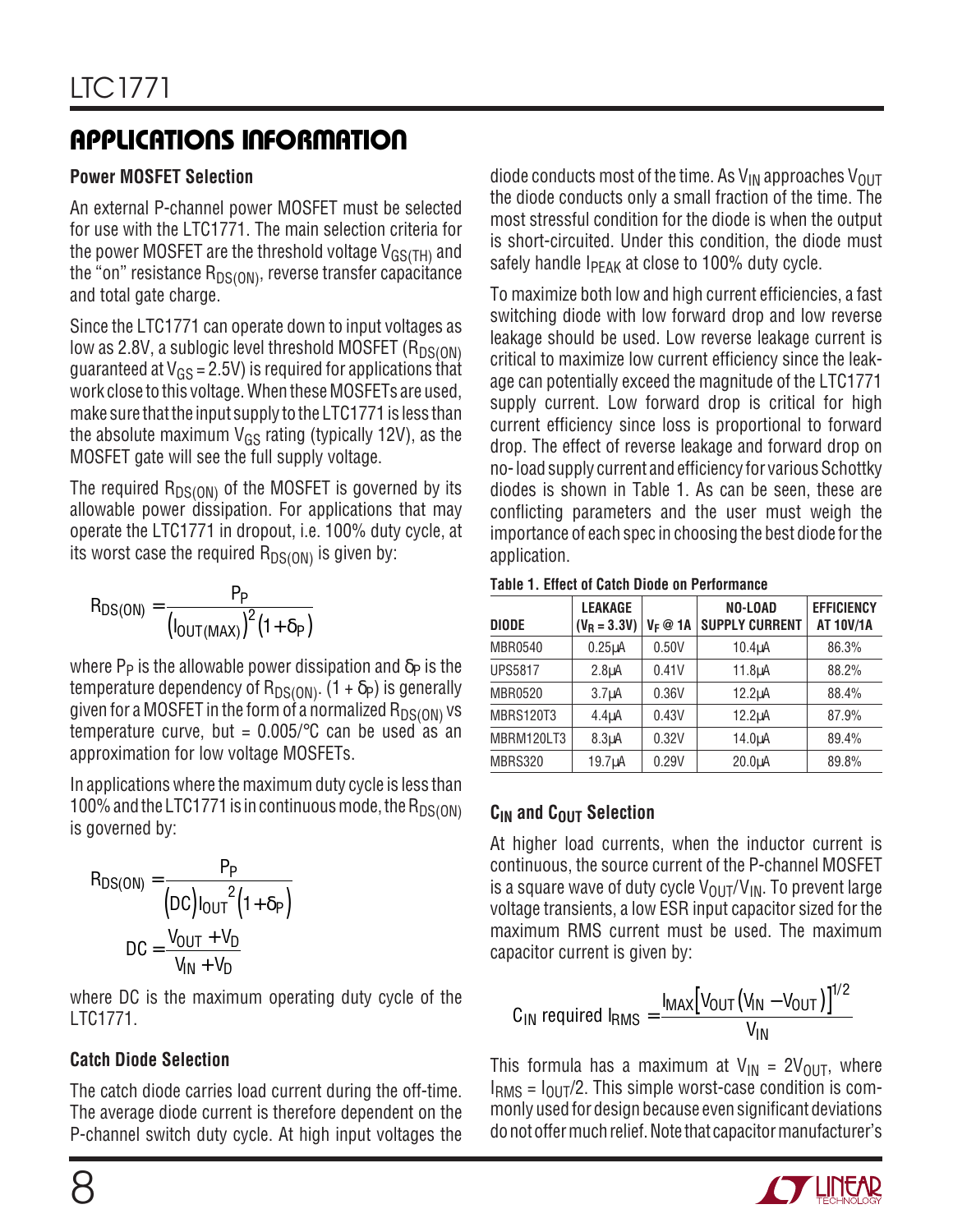ripple current ratings are often based on 2000 hours of life. This makes it advisable to further derate the capacitor, or to choose a capacitor rated at a higher temperature than required. Do not underspecify this component. An additional 0.1 $\mu$ F ceramic capacitor is also helpful on  $V_{\text{IN}}$  for high frequency decoupling.

The selection of  $C_{\text{OUT}}$  is driven by the required effective series resistance (ESR). Typically, once the ESR requirement is satisfied, the capacitance is adequate for filtering. The output ripple ( $\Delta V_{\text{OUT}}$ ) in continuous mode is approximated by:

$$
\Delta V_{OUT} \approx I_{RIPPLE}\left(ESR + \frac{1}{8fC_{OUT}}\right)
$$

where f is the operating frequency,  $C_{\text{OUT}}$  is the output capacitance and  $I_{RIPPIF}$  is the ripple current in the inductor. For output ripple less than 100mV, assure  $C<sub>OUT</sub>$ required ESR is  $< 2R<sub>SENSE</sub>$ .

The first condition relates to the ripple current into the ESR of the output capacitance while the second term guarantees that the output capacitance does not significantly discharge during the operating frequency period due to ripple current. The choice of using smaller output capacitance increases the ripple voltage due to the discharging term but can be compensated for by using capacitors of very low ESR to maintain the ripple voltage at or below 50mV. The  $I_{TH}$  pin OPTI-LOOP<sup>TM</sup> compensation components can be optimized to provide stable, high performance transient response regardless of the output capacitors selected.

When running into dropout, extra input and output capacitance may be necessary for optimal performance due to the drop in frequency as the duty cycle approaches 100%. Compare Figure 1 to the low dropout regulators shown in the Typical Applications section for recommended  $C_{IN}$ ,  $C<sub>OUT</sub>$ ,  $C<sub>FF</sub>$  and  $C<sub>C</sub>$  values for low dropout regulators vs regulators not requiring low dropout.

Manufacturers such as Nichicon, United Chemicon and Sanyo should be considered for high performance throughhole capacitors. The OS-CON semiconductor dielectric capacitor available from Sanyo has the lowest ESR for its

size of any aluminum electrolytic at a somewhat higher price. Typically once the ESR requirement is satisfied, the RMS current rating generally far exceeds the  $I_{RIPPI F(P-P)}$ requirement.

In surface mount applications multiple capacitors may have to be paralleled to meet the ESR or RMS current handling requirements of the application. Aluminum electrolytics and dry tantalum capacitors are both available in surface mount configurations. In case of tantalum, it is critical that the capacitors are surge tested for use in switching power supplies. An excellent choice is the AVX TPS, AVX TPSV and KEMET T510 series of surface mount tantalums, available in case heights ranging from 2mm to 4mm. Other capacitor types include Sanyo OS-CON, Sanyo POSCAP, Nichicon PL series and Panasonic SP.

#### **Efficiency Considerations**

The efficiency of a switching regulator is equal to the output power divided by the input power times 100%. It is often useful to analyze individual losses to determine what is limiting efficiency and which change would produce the most improvement. Efficiency can be expressed as:

Efficiency =  $100\% - (L1 + L2 + L3 + ...)$ 

where L1, L2, etc. are the individual losses as a percentage of input power.

Although all dissipative elements in the circuit produce losses, four main sources usually account for most of the losses in the LTC1771 circuits: the LTC1771 DC bias current, MOSFET gate charge current, I<sup>2</sup>R losses and catch diode losses.

- 1. The DC bias current is 9µA at no load and increases proportionally with load up to a constant 150µA during continuous mode. This bias current is so small that this loss is negligible at loads above a milliamp but at no load accounts for nearly all of the loss.
- 2. The MOSFET gate charge current results from switching the gate capacitance of the power MOSFET switch. Each time the gate is switched from high to low to high again, a packet of charge dQ moves from  $V_{IN}$  to ground. The resulting dQ/dt is the current out of  $V_{IN}$  which is OPTI-LOOP is a trademark of Linear Technology Corporation. The Computation of typically much larger than the DC bias current. In

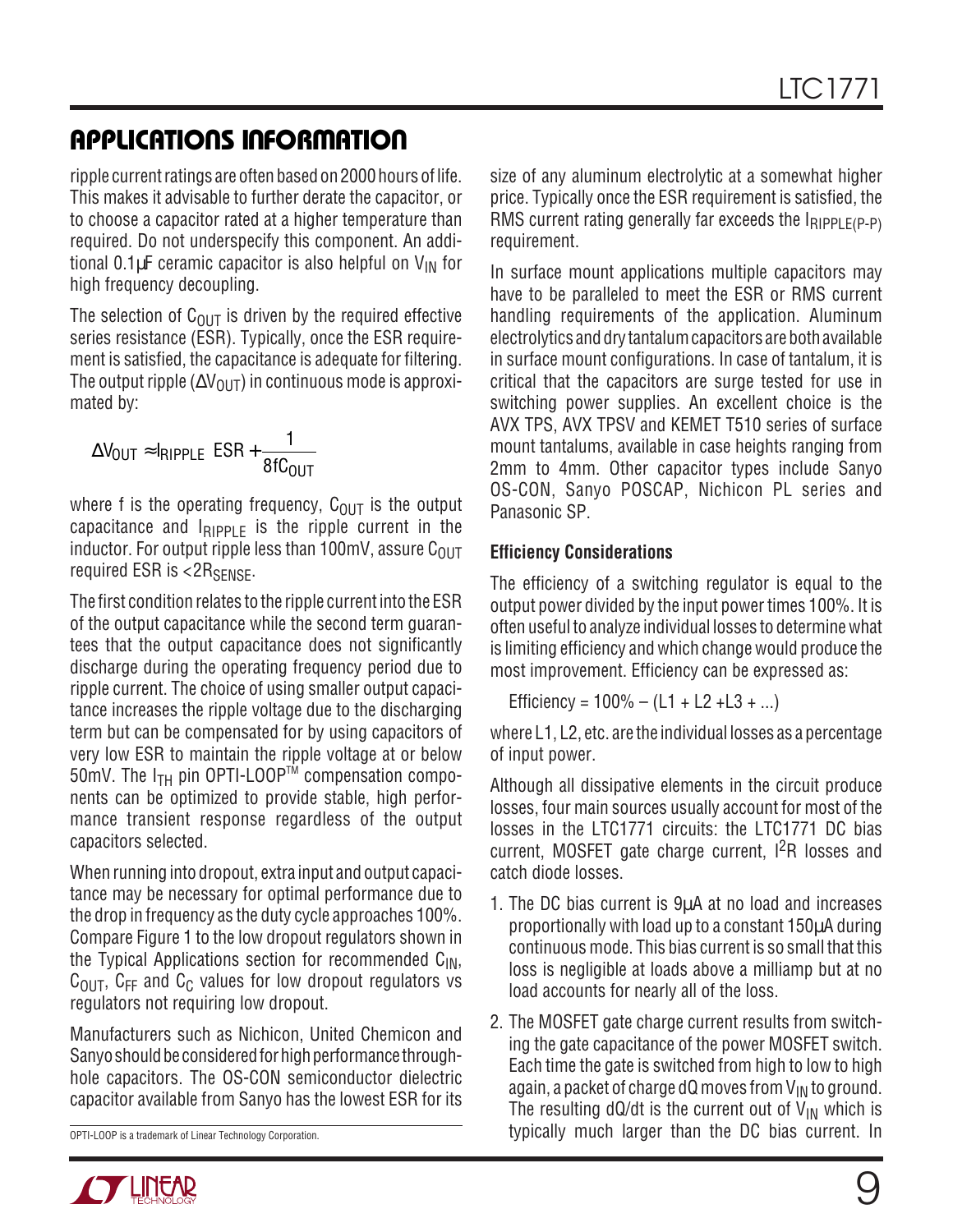continuous mode,  $I_{GATECHG}$  = fQ<sub>P</sub> where Q<sub>P</sub> is the gate charge of the internal switch. Both the DC bias and gate charge losses are proportional to  $V_{IN}$  and thus their effects will be more pronounced at higher supply voltages.

- 3.  $1<sup>2</sup>R$  losses are predicted from the internal switch, inductor and current sense resistor. In continuous mode the average output current flows through L but is "chopped" between the P-channel MOSFET in series with RSENSE and the output diode. The MOSFET  $R_{DS(ON)}$  plus  $R_{SENSE}$ multiplied by the duty cycle can be summed with the resistance of L to obtain  $1^2R$  losses.
- 4. The catch diode loss is proportional to the forward drop as the diode conducts current during the off-time and is more pronounced at high supply voltages where the off-time is long. However, as discussed in the Catch Diode section, diodes with lower forward drops often have higher leakage currents, so although efficiency is improved, the no-load supply current will increase. The diode loss is calculated by multiplying the forward voltage drop times the diode duty cycle multiplied by the load current.

Other losses including  $C_{IN}$  and  $C_{OUT}$  ESR dissipative losses, and inductor core losses, generally account for less than 2% total additional loss.

### **Output Voltage Programming**

The output voltage is programmed with an external divider from  $V_{\text{OUT}}$  to  $V_{FB}$  (Pin 1) as shown in Figure 2. The regulated voltage is determined by:



**Figure 2. LTC1771 Adjustable Configuaration**

To minimize no-load supply current, resistor values in the megohm range should be used. The increase in supply current due to the feedback resistors can be calculated from:

$$
\Delta I_{VIN} = \frac{V_{OUT}}{R1 + R2} \left( \frac{V_{OUT}}{V_{IN}} \right)
$$

A 5pF feedforward capacitor across R2 is recommended to minimize output voltage ripple in Burst Mode operation.

### **Run/Soft-Start Function**

The RUN/SS pin is a dual purpose pin that provides the soft- start function and a means to shut down the LTC1771. Soft-start reduces the input surge current from  $V_{IN}$  by gradually increasing the internal current limit. Power supply sequencing can also be accomplished using this pin.

An internal 1µA current source charges up an external capacitor  $C_{SS}$ . When the voltage on the RUN/SS reaches 1V, the LTC1771 begins operating. As the voltage on the RUN/SS continues to ramp from 1V to 2.2V, the internal current limit is also ramped at a proportional linear rate. The current limits begins near 40% maximum load at  $V_{\text{RIIN/SS}}$  = 1V and ends at maximum load at  $V_{\text{RIIN/SS}}$  = 2.2V. The output current thus ramps up slowly, reducing the starting surge current required from the input power supply. If the RUN/SS has been pulled all the way to ground, there will be a delay before the current limit starts increasing and is given by:

 $t_{DEI AY} \approx C_{SS}/I_{CHG}$ 

where  $I_{CHG} \cong 1\mu A$ . Pulling the RUN/SS pin below 0.5V puts the LTC1771 into a low quiescent current shutdown  $(I<sub>0</sub> < 2<sub>µ</sub>A).$ 

### **Foldback Current Limiting**

As described in the Catch Diode Selection, the worst-case dissipation for diode occurs with a short-circuit output, when the diode conducts the current limit value almost continuously. In most applications this will not cause excessive heating, even for extended fault intervals. However, when heat sinking is at a premium or higher forward voltage drop diodes are being used, foldback current

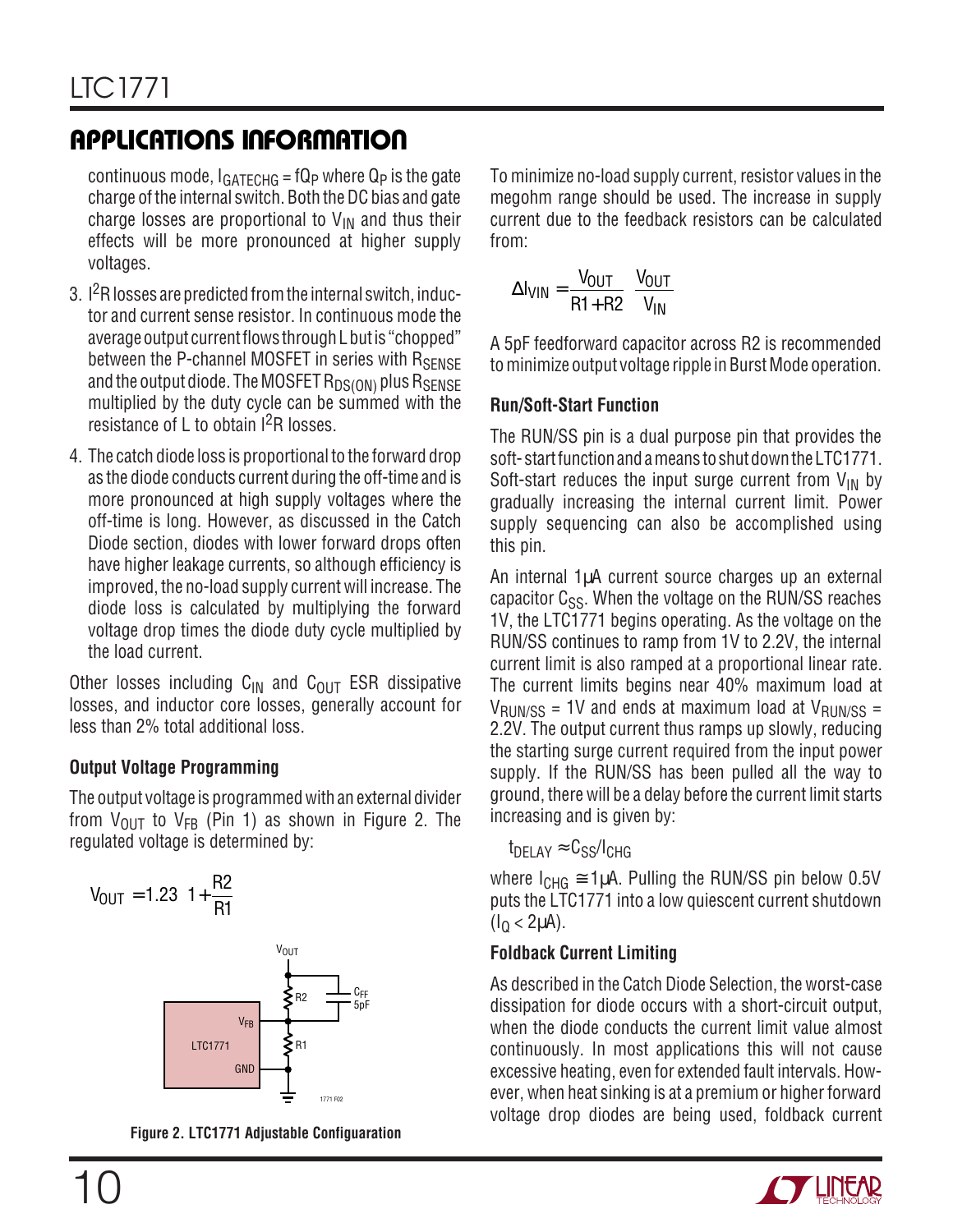limiting should be added to reduce the current in proportion to the severity of the fault.

Foldback current limiting is implemented by adding two diodes in series between the output and the  $I<sub>TH</sub>$  pin as shown in the Functional Diagram. In a hard short ( $V_{OUT}$  = 0V) the current will be reduced to approximately 25% of the maximum output current.

#### **Minimum On-Time Considerations**

Minimum on-time  $t_{ON(MIN)}$  is the smallest amount of time that the LTC1771 is capable of turning the top MOSFET on and off again. It is determined by internal timing delays and the amount of gate charge required to turn on the P-channel MOSFET. Low duty cycle applications may approach this minimum on-time limit and care should be taken to ensure that:

$$
t_{ON} = t_{OFF} \left( \frac{V_{OUT} + V_D}{V_{IN} - V_{OUT}} \right) > t_{ON(MIN)}
$$

where t<sub>OFF</sub> = 3.5 $\mu$ s and t<sub>ON(MIN)</sub> is generally about 0.4 $\mu$ s for the LTC1771.

As the on-time approaches  $t_{ON(MIN)}$ , the LTC1771 will remain in Burst Mode operation for an increasingly larger portion of the load range (see Figure 3) and at or below t<sub>ON(MIN)</sub> will remain in Burst Mode operation 100% of the time. The output voltage will continue to be regulated, but the ripple current and ripple voltage will increase.



**Figure 3. Burst Threshold vs On-Time**

### **Mode Pin**

Burst Mode operation is disabled by pulling MODE (Pin 8) below 0.5V. Disabling Burst Mode operation provides a low noise output spectrum, useful for reducing both audio and RF interference. It does this by keeping the frequency constant (for fixed  $V_{IN}$ ) down to much lower load current (1% to 2% of  $I_{MAX}$ ) and reducing the amount of output voltage and current ripple at light loads. When Burst Mode operation is disabled, efficiency is reduced at light loads and no load supply current increases to 175µA.

#### **Low Supply Operation**

Although the LTC1771 can function down to 2.8V, the maximum allowable output current is reduced when  $V_{\text{IN}}$ decreases below 3.2V. Figure 4 shows the amount of change as the supply is reduced below 3.2V, where 100% of maximum load equals  $0.1/R_{\text{SENSE}}$ . To ensure adequate output current at  $V_{IN}$  < 3.2V, simply lower  $R_{SENSF}$  by the same percentage as the current reduction in Figure 4.



**Figure 4. Maximum Load vs Input Voltage**

### **PC Board Layout Checklist**

When laying out the printed circuit board, the following checklist should be used to ensure proper operation of the LTC1771. These items are also illustrated graphically in the layout diagram of Figure 5. Check the following in your layout:

1. Is the Schottky diode closely connected to the drain of the external MOSFET and the input cap ground?

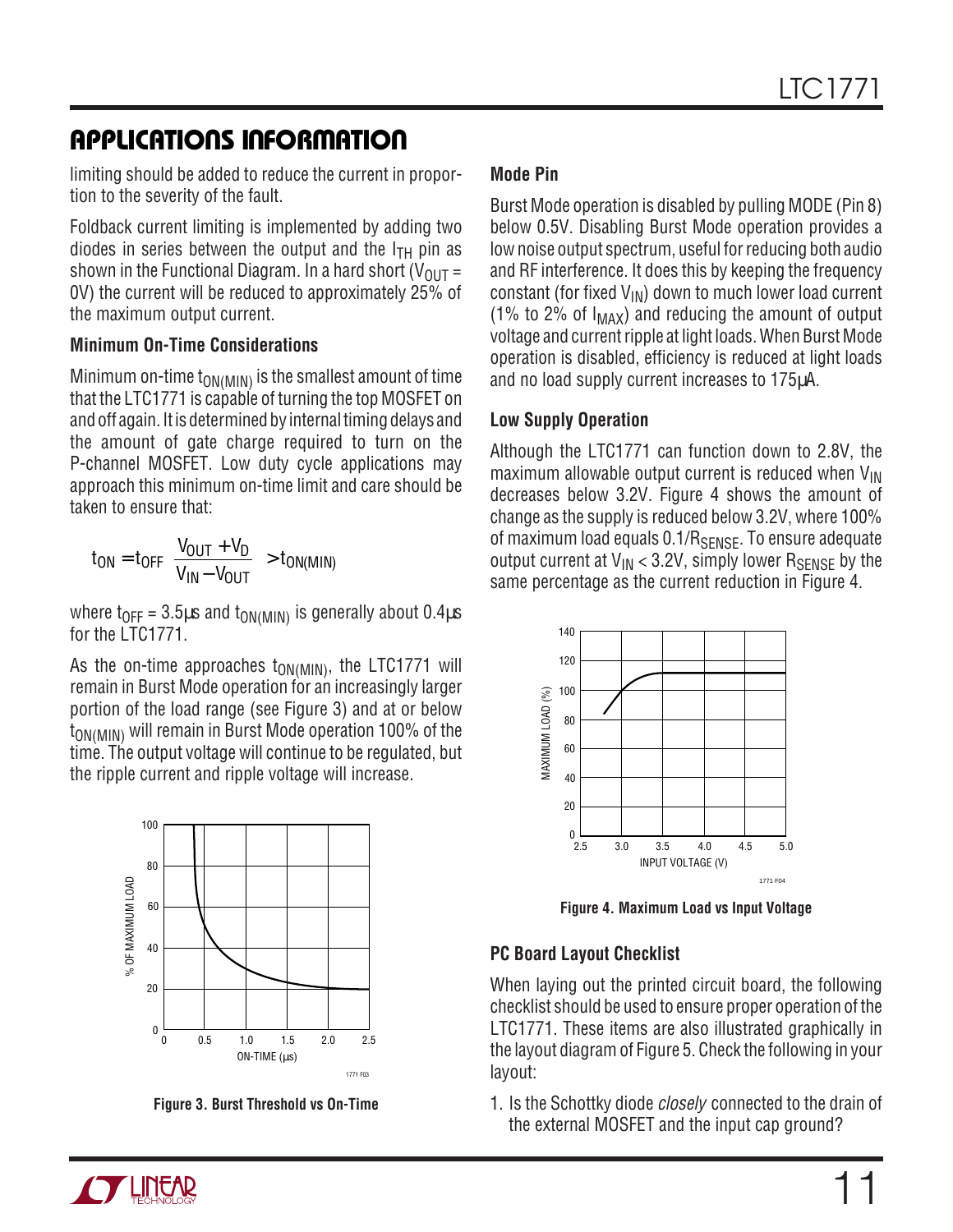- 2. Is the 0.1µF input decoupling capacitor *closely* connected between  $V_{IN}$  (Pin 6) and ground (Pin 4)? This capacitor carries the high frequency peak currents.
- 3. Does the  $V_{FB}$  pin connect directly to the feedback resistors? The resistive divider R1 and R2 must be connected between the  $(+)$  plate of C<sub>OUT</sub> and signal ground. Locate the feedback resistors right next to the LTC1771. The  $V_{FB}$  line should not be routed close to any nodes with high slew rates.
- 4. Is the 1000pF decoupling capacitor for the current sense resistor connected as close as possible to Pins 6 and 7? Ensure accurate current sensing with Kelvin connections to the sense resistor.
- 5. Is the  $(+)$  plate of  $C_{\text{IN}}$  closely connected to the sense resistor ? This capacitor provides the AC current to the MOSFET.
- 6. Are the signal and power grounds segregated? The signal ground consists of the  $(-)$  plate of C<sub>OUT</sub>, Pin 4 of the LTC1771 and the resistive divider. The power ground consists of the Schottky diode anode and the (–) plate of  $C_{IN}$  which should have as short lead lengths as possible.
- 7. Keep the switching node (SW) and the gate node (PGATE) away from sensitive small signal nodes, especially the voltage sensing feedback pin  $(V_{FB})$ , and minimize their PC trace area.





### **Design Example**

As a design example, assume  $V_{IN} = 10V$  (nominal),  $V_{IN} =$ 15V<sub>(MAX)</sub>, V<sub>OUT</sub> = 3.3V, and  $I_{MAX}$  = 2A. With this information, we can easily calculate all the important components.

 $R_{SENSE} = 100 \text{mV} / 2 \text{A} = 0.05 \Omega$ 

To optimize low current efficiency, MODE pin is tied to  $V_{IN}$ to enable Burst Mode operation, thus the minimum inductance necessary is:

L<sub>MIN</sub> =  $70\mu$ H(3.3V + 0.5)(0.05 $\Omega$ ) = 13.3 $\mu$ H

15µH is chosen for the application.

$$
\Delta I_{L} = 3.5 \mu s \left( \frac{3.3 V + 0.5 V}{15 \mu H} \right) = 0.89 A
$$

For the feedback resistors, choose  $R1 = 1M$  to minimize supply current. R2 can then be calculated to be:

 $R2 = (V_{011} / 1.23 - 1) \cdot R1 = 1.68M$ 

Assume that the MOSFET dissipation is to be limited to  $P_P = 0.25W$ .

If  $T_A$  = 70 $\degree$ C and the thermal resistance of the MOSFET is 83°C/W, then the junction temperatures will be 91°C and  $\delta$ P = 0.33. The required R<sub>DS(ON)</sub> for the MOSFET can now be calculated:

P-Channel R<sub>DS(ON)</sub> = 
$$
\frac{0.25W}{\left(\frac{3.3V + 0.5V}{10V + 0.5V}\right)(2A)^{2}(1.33)}
$$

$$
= 0.130Ω
$$

Since the gate of the MOSFET will see the full input voltage, a MOSFET must be selected whose  $V_{GS(MAX)} > 15V$ . A P-channel MOSFET that meets both the  $V_{GS(MAX)}$  and  $R_{DS(ON)}$  requirement is the Si6447DQ.

The most stringent requirement for the Schottky diode occurs when  $V_{OIII}$  = 0V (i.e., short circuit) at maximum  $V_{\text{IN}}$ . In this case the worst-case dissipation rises to:

$$
P_D = I_{SC(AVG)}(V_D) \left( \frac{V_{IN}}{V_{IN} + V_D} \right)
$$

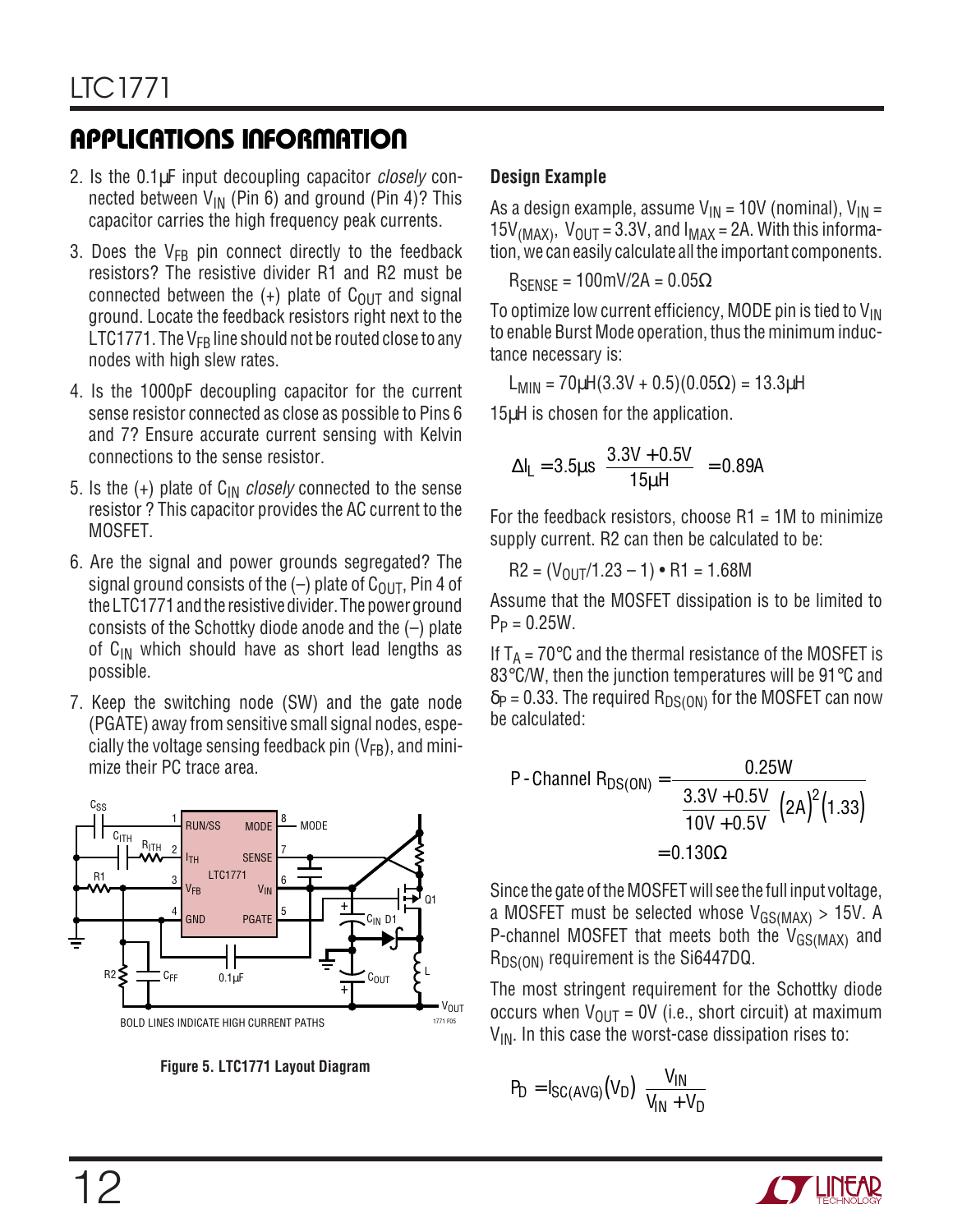With a 0.05 $\Omega$  sense resistor I<sub>SC(AVG)</sub> = 2A will result, increasing the 0.5V Schottky diode dissipation to 1W.

 $C_{IN}$  is chosen for a RMS current rating of at least 1A at temperature. C<sub>OUT</sub> is chosen with an ESR of 0.05 $\Omega$  for low

output ripple. The output voltage ripple due to ESR is approximately:

 $V_{ORIPPLE} \approx (R_{ESR})(\Delta I_L) = 0.05\Omega (0.89Ap_P) = 45mV_{P-P}$ 

### **TYPICAL APPLICATIONS**



#### **Low Dropout 5V/2A Regulator with Burst Mode Operation Disabled**





#### **3.3V to 2.5V/1A Regulator with Burst Mode Operation Enabled**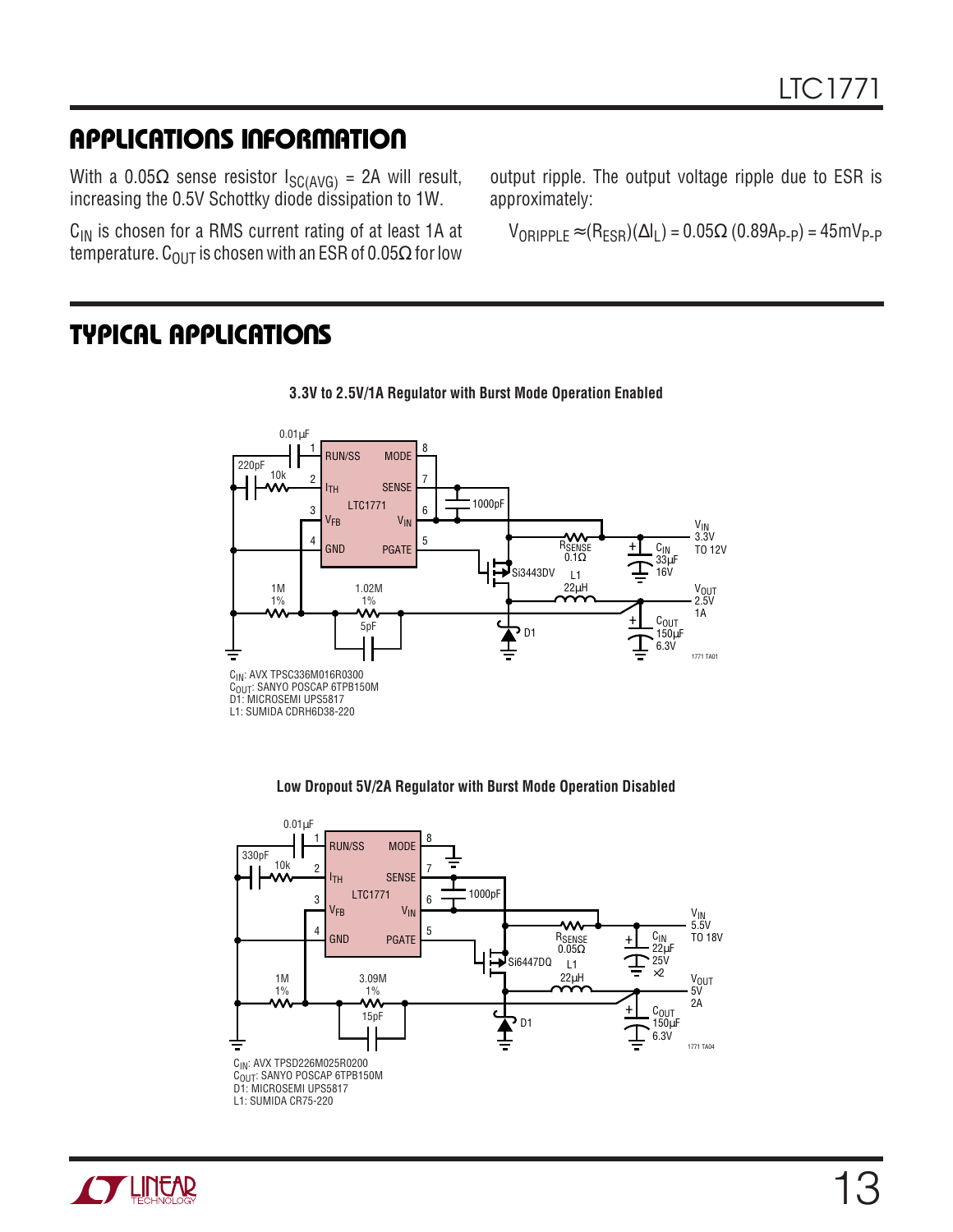### **TYPICAL APPLICATIONS**

#### **Low Dropout Single Cell Lithium-Ion to 3V**



C<sub>OUT</sub>: SANYO POSCAP 4TPB220M<br>D1: MICROSEMI UPS5817

L1: SUMIDA CR75-150

#### **12V/1A Zeta Converter**







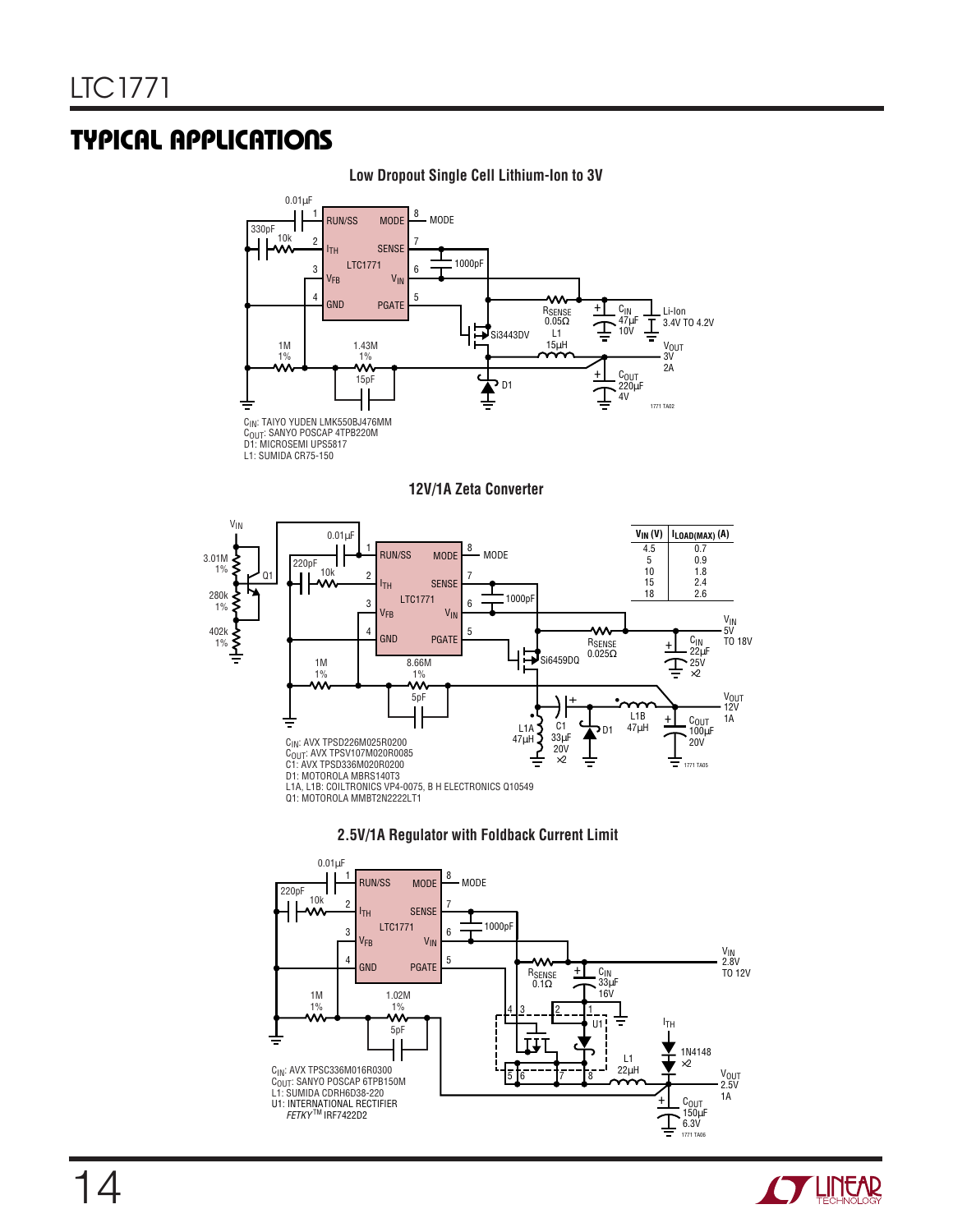### **TYPICAL APPLICATIONS U**

#### **4-NiCd/NiMH Battery Charger**



### **U PACKAGE DESCRIPTIO**

**Dimension in inches (millimeters) unless otherwise noted.**

**MS8 Package 8-Lead Plastic MSOP** (LTC DWG # 05-08-1660)  $0.021 \pm 0.006$  $(0.53 \pm 0.015)$  $0^\circ - 6^\circ$  TYP SEATING PLANE 0.007  $(0.18)$  $0.040 \pm 0.006$  $(1.02 \pm 0.15)$ 0.012  $(0.30)$ REF  $0.006 \pm 0.004$  $(0.15 \pm 0.102)$  $0.034 \pm 0.004$  $(0.86 \pm 0.102)$ 0.0256  $(0.65)$  $0.193 \pm 0.006$  $(4.90 \pm 0.15)$  $0.118 \pm 0.004^{\circ}$  $(3.00 \pm 0.102)$ 

BSC



\* DIMENSION DOES NOT INCLUDE MOLD FLASH, PROTRUSIONS OR GATE BURRS. MOLD FLASH,

PROTRUSIONS OR GATE BURRS SHALL NOT EXCEED 0.006" (0.152mm) PER SIDE

\*\* DIMENSION DOES NOT INCLUDE INTERLEAD FLASH OR PROTRUSIONS. INTERLEAD FLASH OR PROTRUSIONS SHALL NOT EXCEED 0.006" (0.152mm) PER SIDE

#### **S8 Package 8-Lead Plastic Small Outline (Narrow 0.150)** (LTC DWG # 05-08-1610)





Information furnished by Linear Technology Corporation is believed to be accurate and reliable. However, no responsibility is assumed for its use. Linear Technology Corporation makes no representation that the interconnection of its circuits as described herein will not infringe on existing patent rights.